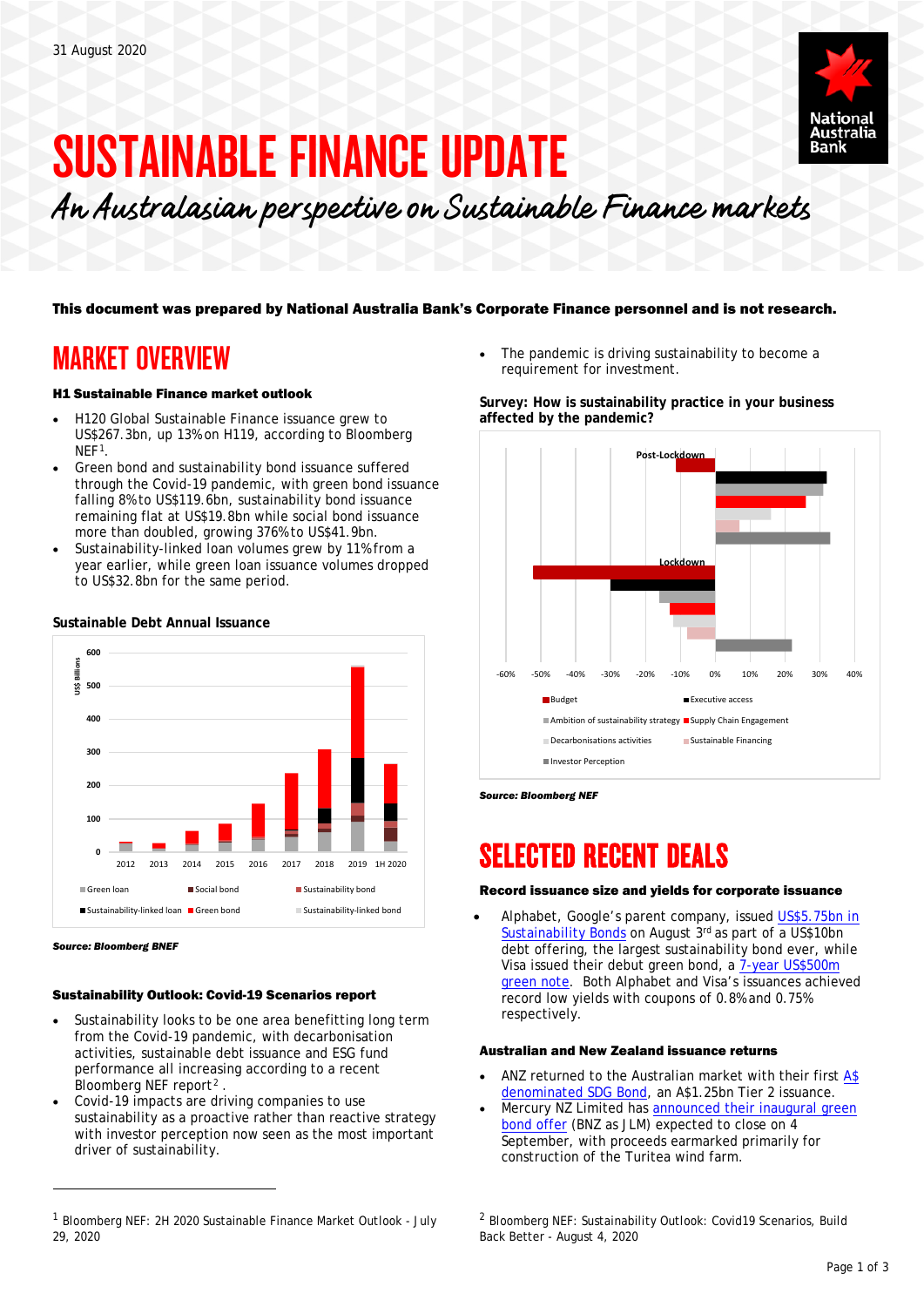• Housing New Zealand, a subsidiary of Kainga Ora, announced a potential [15-year Well Being Bond](http://www.kanganews.com/news/12170-kainga-ora-planning-15-year-wellbeing-bond) (BNZ as JLM) expected to launch in the week of 31 August.

#### Australia's first Climate Transition Index-linked bond

• BNP Paribas issued an [A\\$140m equity-linked green bond,](https://www.cefc.com.au/media/media-release/cefc-backs-equity-linked-green-bond-to-support-unique-australian-climate-transition-index/) linked to a new forward looking Australian Climate Transition Index.

#### Green loans in Western Australia and Victoria

- Salt Lake Potash secured ['green' label certification](https://www.asx.com.au/asxpdf/20200713/pdf/44kgkf96g0rtsy.pdf) for financing its Lake Way fertiliser production project. When completed it is expected to generate  $60\%$  less  $CO<sub>2</sub>$  than comparable plants.
- Victoria's 209MW Murra Warra II wind farm secured [green](https://www.environmental-finance.com/content/news/green-and-sustainability-linked-loan-round-up-swire-properties-adecoagro-murra-wara-ii.html)  [project finance loan](https://www.environmental-finance.com/content/news/green-and-sustainability-linked-loan-round-up-swire-properties-adecoagro-murra-wara-ii.html) to fund construction.

## INVESTOR & MARKET NEWS

#### NAB recognised for providing best ESG research

- NAB was recognised for providing Best Research on Sustainability and ESG plus Best Overall Research in [Australian Fixed Income](http://www.kanganews.com/news/12053-kanganews-fixed-income-research-poll-2020-results-announced) in the KangaNews Fixed-Income Research Poll 2020.
- Meanwhile [Bloomberg](https://www.bloomberg.com/company/press/bloomberg-launches-proprietary-esg-scores/) has launched in-house ESG scores following the lead of Refinitiv, MSCI, Sustainalytics, ISS and Moody's.

#### NSW to fund big battery projects

- The New South Wales government will support four new [big battery](https://energy.nsw.gov.au/renewables/clean-energy-initiatives/emerging-energy-program) projects totalling 170 MW.
- Big batteries will be installed at the Sapphire wind project, Uralla renewable energy hub in New England and along the South Coast.

#### PM urged to plan socially just and green recovery

• A group of [48 signatories,](https://unglobalcompact.org.au/call-on-federal-government-to-use-the-sdgs-as-a-framework-for-economic-recovery/) including finance and corporate heavyweights, have urged the Australian government to invest in health, education, clean energy and urban infrastructure consistent with the UN's Sustainable Development Goals to help the economy recover from the Covid-19 pandemic.

#### BHP latest to plan exit from thermal coal

**[BHP](https://www.ft.com/content/82c407a4-4bef-447f-b581-038278b28ff8)** confirmed plans to exit thermal coal and instead expand in commodities used for low carbon power generation.

#### Suncorp continues retreat from fossil fuels

Suncorp announced an immediate [end to insurance of](https://www.suncorpgroup.com.au/announcements-pdf/1382197) new [oil and gas projects](https://www.suncorpgroup.com.au/announcements-pdf/1382197) and phase out of financing and underwriting for all oil and gas exploration or production by 2025.

#### ESG assets outperform and now top US\$1 trillion

- Q220 saw inflows of more than US\$71bn to ESG funds and pandemic bonds while [56% of sustainable funds](https://www.bloomberg.com/news/articles/2020-08-12/long-term-investors-now-hold-more-sway-over-esg-green-insight?sref=CQIgrqYs)  [outperformed](https://www.bloomberg.com/news/articles/2020-08-12/long-term-investors-now-hold-more-sway-over-esg-green-insight?sref=CQIgrqYs) their peers.
- Meanwhile [FTSE Russell have found](https://esgclarity.com/ftse-russell-research-august-2020/) that 60% of global asset owners are looking to apply ESG considerations to smart beta strategies.

#### IGCC highlight priorities for climate related reporting

The Investor Group on Climate Change report highlights [investor priorities](https://igcc.org.au/wp-content/uploads/2020/08/IGCCReport_Full-Disclosure_FINAL.pdf?mc_cid=5f67b8cd90&mc_eid=5c8e03ea38&) including better communication on actions, more evidence for claims, coherent disclosure and ongoing disclosure improvements.

#### Industry heavyweights launch Energy Transitions Initiative

- BHP, Woodside, BlueScope Steel, BP Australia, Orica, Wesfarmers CEF, APA Group and Australian Gas Infrastructure Group, together with NAB, Schneider Electric and Australian Super have signed on to the [Australian Industry Energy Transitions Initiative \(ETI\).](https://energytransitionsinitiative.org/wp-content/uploads/2020/08/Media-Release-Australian-Industry-ETI-announcement-Monday-27-July-2020.pdf)
- The ETI aims to accelerate action towards achieving net zero emissions in supply chains for hard to abate sectors including steel, aluminium, LNG, metals and chemicals.

#### KKR invests in GreenCollar

Private equity firm KKR has invested in Australian [environmental markets platform GreenCollar](https://media.kkr.com/rss-feed/news-release/?news_id=ff28ad6b-9885-4b2b-baac-452ca9b6e19b) through its US\$1.3bn Global Impact Fund.

#### EU coronavirus recovery fund deal to boost green bonds

The [EU coronavirus recovery fund](https://www.environmental-finance.com/content/analysis/eu-recovery-fund-deal-could-boost-green-bond-market-s-and-p.html) has agreed to allocate 30% of its €750 billion budget toward 'green' projects with S&P estimating €225 billion could be funded via green bond issuance, boosting global issuance by 89%.

#### Wealthy investors spur growth of sustainable investments

• [Capgemini's World Wealth Report 2020](https://worldwealthreport.com/) shows wealthy investors plan to allocate 41% of their portfolio to businesses pursuing ESG policies by end of 2020.

#### Asia's lacklustre green recovery response to pandemic

- [ING research](https://think.ing.com/uploads/reports/Asias_green_response_100820_AOT.pdf) highlights the lacklustre green response of the APAC region to the Covid-19 pandemic.
- Despite the APAC region contributing around 47% of global carbon emissions, New Zealand stands out as the only Asia Pacific country to have reinforced its environmental commitment through Covid-19 pandemic recovery stimulus measures.

#### New Zealand Government Fund invests in IoT telco.

• New Zealand Green Investment Finance has invested in [Thinxtra,](https://businessdesk.co.nz/article/govt-fund-takes-a1m-stake-in-thinxtra?) an Internet of Things (IoT) telco, encouraging local firms to deploy IoT to reduce costs and emissions.

#### World first Framework developed for net zero emissions

• Through the IIGCC, a group of 70 global investors representing US\$16 trillion in assets have developed the first [Net Zero Investment Framework.](https://www.iigcc.org/news/16-trillion-investors-develop-first-ever-framework-for-net-zero-investing/) The framework is intended to act as a blueprint for investors on strategies to pursue net-zero emissions portfolios while ensuring sustainable returns.

#### Lower default risk for sustainable project finance loans.

A [Moody's report](https://www.moodys.com/research/Moodys-Sustainable-project-finance-bank-loans-demonstrate-lower-default-risk--PBC_1241719) shows project finance bank loans for sustainable projects exhibit a lower default risk than project finance bank loans for non-sustainable projects.